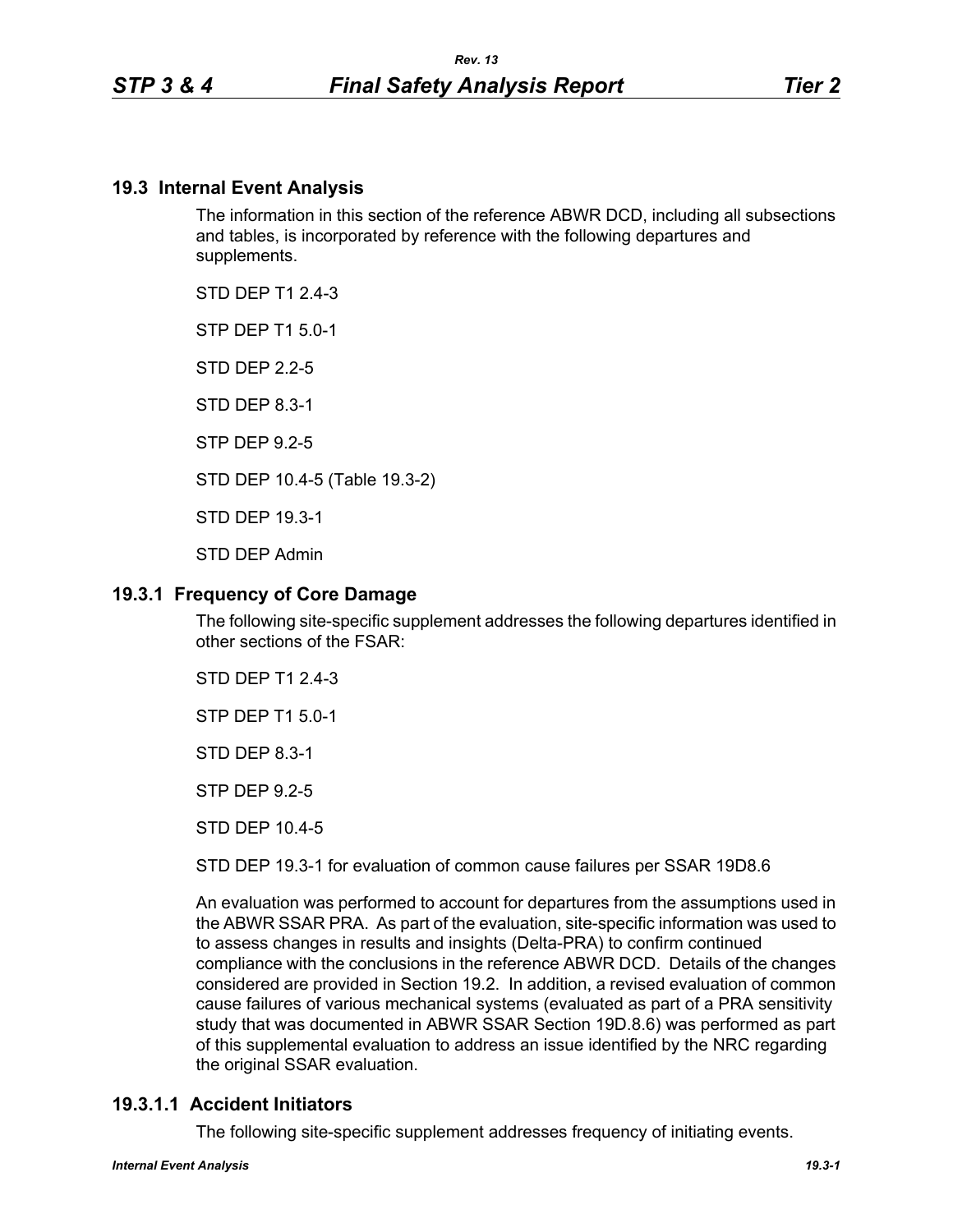*The total frequency of transient initiators used in these evaluations is based upon a 1985 analysis of operating plant data (Reference 19.3-1). The frequency of transients is a design requirement prescribed in the Advanced Light Water Reactor (ALWR) Requirements Document (Reference 19.3-2). Apportioning of the expected transient frequency by initiating event was done on the basis of historical electrical grid and BWR performance data as described in Subsection 19D.3.* In order to verify that the Subsection 19D.3 remains bounding for the STP 3 & 4, loss of offsite power and power recovery data from NUREG/CR-6890 (Reference 19.3-8) was also evaluated in a sensitivity study. Industry composite data in NUREG/CR 6890 for the Electric Reliability Council of Texas (ERCOT) was used, which conservatively bounds the experience for the STP site. This evaluation verified that the overall risk impact of grid events at STP is bounded by the original Subsection 19D analysis.

### **19.3.1.3 Accident Sequence Analysis**

STD DEP 10.4-5

*(a) Core Cooling*

*The capacity of non-safety-related systems, such as the feedwater*, condensate booster *and condensate pumps, has been estimated based on the ECCS performance analyses. Non-safety-related systems which contribute to a successful conclusion of the event have been included in the success criteria. The Control Rod Drive (CRD) pumps which have limited capacity have not been included in the success criteria.*

*The condensate* and condensate booster *pumps are motor-driven pumps and their use depends on the RPV pressure and the availability of makeup water and electrical power. These pumps have higher shut–off heads than the RHR pumps, but still require depressurization before they can be used for core cooling. The source of makeup water for these pumps are the main condenser hotwell and the condensate storage tank. Sufficient makeup water is available to enable these pumps to maintain adequate core cooling for all events except large or medium liquid LOCAs.*

*A motor driven feedwater pump is combined in series with a condensate* booster and condensate *pump in order to provide a higher pressure system. Therefore, this option also depends on the availability of makeup water and electrical power. Sufficient makeup water is available to enable this series of pumps to maintain adequate core cooling for the small steam LOCA and transient events.*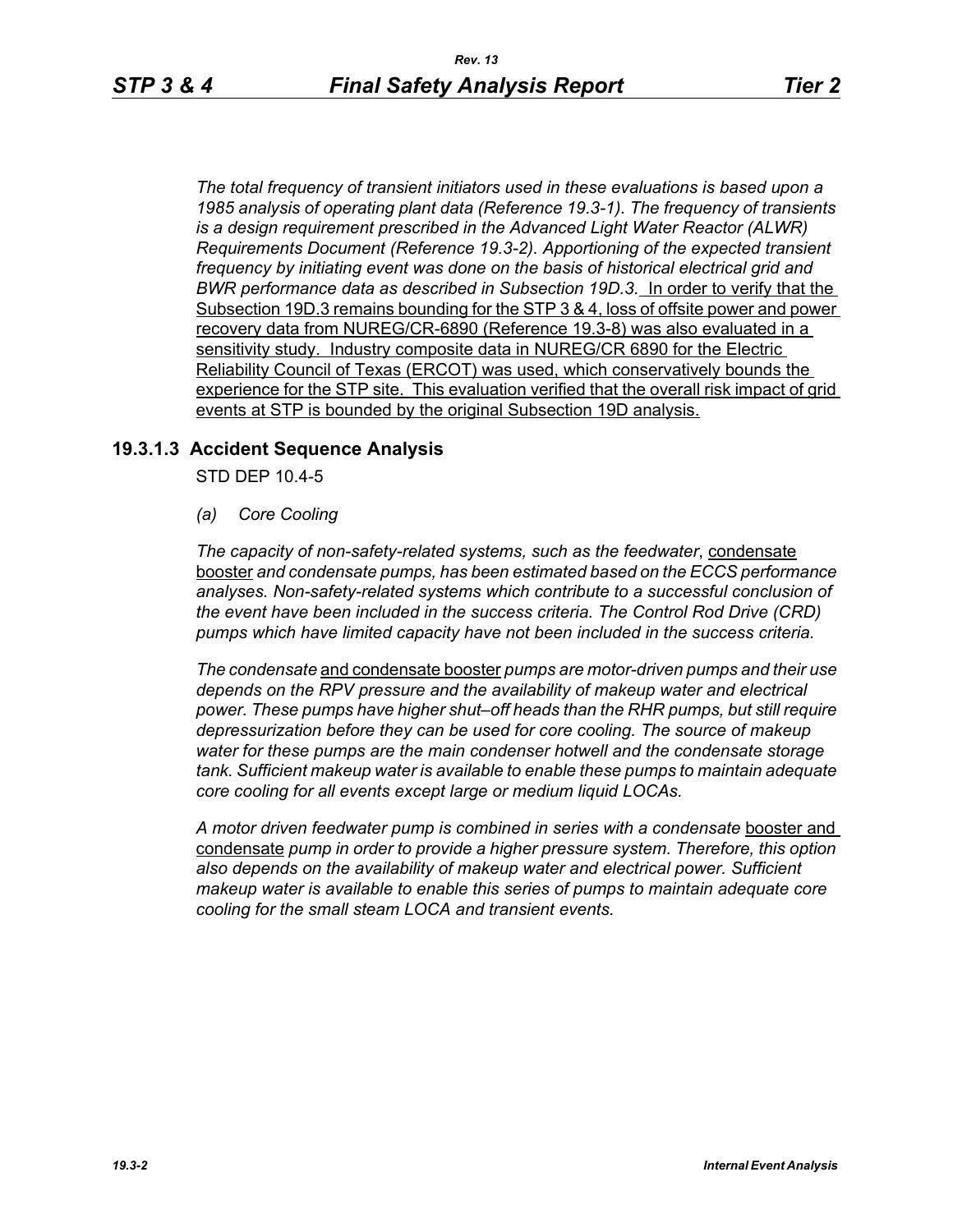### **19.3.1.4 Frequency of Core Damage**

The following site-specific supplement addresses the following departures identified in other sections of the FSAR:

STD DEP T1 2.4-3

STP DEP T1 5.0-1

STD DEP 8.3-1

STP DEP 9.2-5

An evaluation was performed to account for departures from the assumptions used in the ABWR SSAR PRA. As part of the evaluation, site-specific information was used to assess changes in results and insights (Delta-PRA) to confirm continued compliance with the conclusions in the reference ABWR DCD.

In some cases (e.g., STP DEP T1 5.01), the departures have the effect of increasing the core damage frequency. In other cases (e.g., STD DEP T1 2.4-3), the departures have the effect of decreasing the core damage frequency. The overall results of the evaluation are bounded by the conclusions of the standard ABWR SSAR.19.3.1.5 Results in Perspective. The net impact of the STP-specific design shows a net decrease in risk as compared to the standard ABWR PRA.

### **19.3.1.5 Results in Perspective**

The following site-specific supplement addresses the following departures identified in other sections of the FSAR:

STD DFP T1 2 4-3

STP DEP T1 5.0-1

STD DEP 8.3-1

STP DEP 9.2-5

STD DEP 19.3-1

*The estimated core damage frequencies are extremely low. It is impossible to calculate such low numbers with a high degree of confidence using the PRA models developed here. For example, a number of potential common cause failures of components such as similar pumps and valves have not been included in the fault tree models, on the expectation that such failures are negligible contributors to overall core damage frequency.*

The perspectives determined from the original analyses presented in the ABWR DCD remain applicable with respect to the site-specific information and departures summarized above.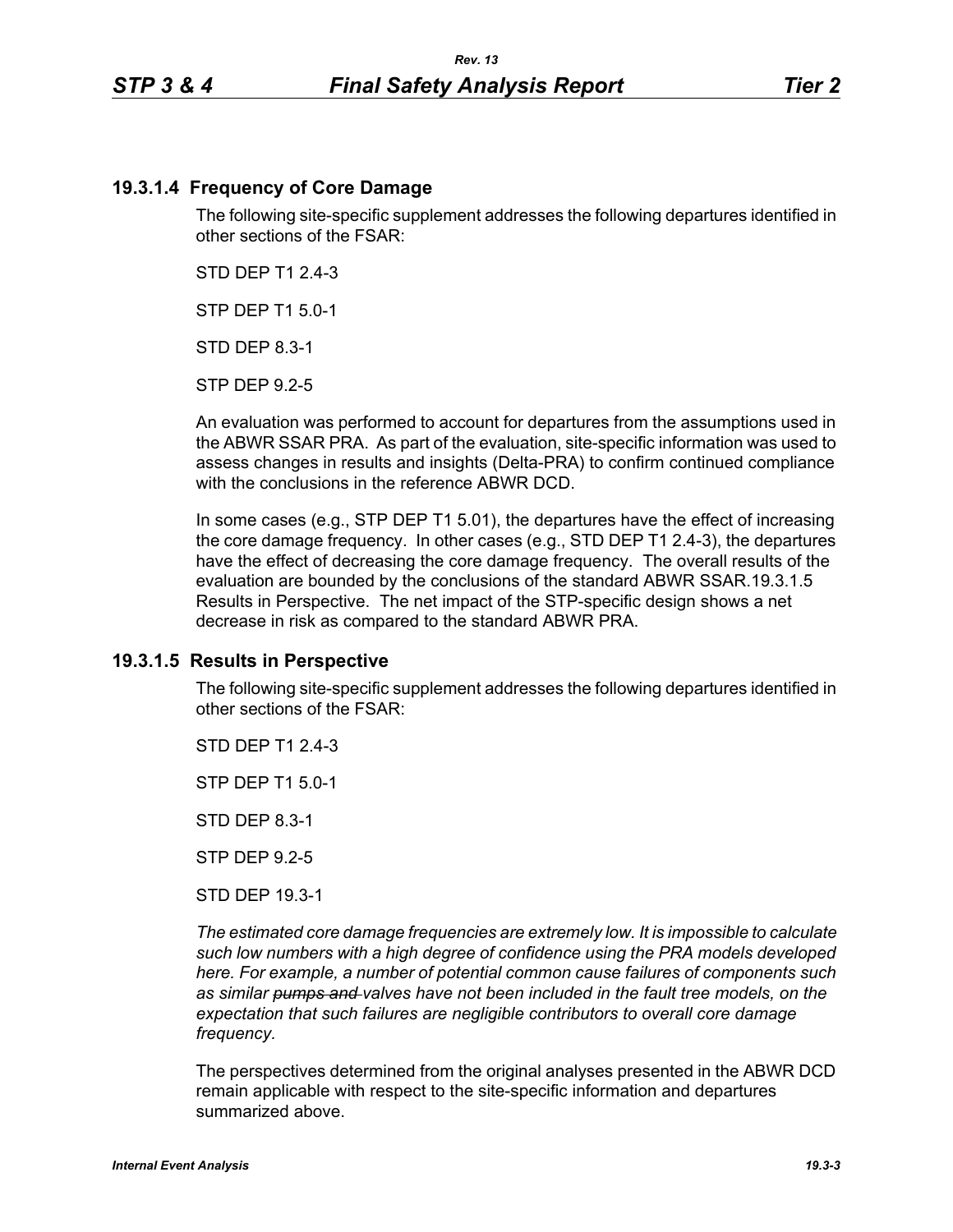# **19.3.3 Magnitude and Timing of Radioactive Release**

STP DEP Admin

*(3) (1)The time available for offsite evacuation, should it be necessary, is also important. Discussions with several utilities indicate that evacuation of their Emergency Planning Zones (EPZ) can be completed in less than 8 hours, even in the worst weather conditions. Experience has also indicated that ad hoc planning can successfully evacuate a region on* in *about 24 hours (Reference 4 of Appendix 6J)* (Appendix 6J of Reference 19.3-4)*.*

*Based on the forgoing, four time frames were selected in determining the time of fission product release, either via the rupture disk or directly from the drywell. Table 19.3-6 summarizes the results which were obtained by using the probabilities given in Table 19D.5-3* summarized in Table 19.3-4 *and assigning them to a time and mode of release based on the accident analysis contained in Subsection 19E.2.2.*

## **19.3.4 Consequence of Radioactive Release**

STD DEP 2.2-5

*The evaluation for consequences of potential radioactive releases was performed using the CRAC-2* MACCS2 *computer code* (Reference 19.3-9) *as is detailed in Subsection 19E.3. Based upon the evaluation of plant performance, accident classes were defined in terms of their associated release characteristics and fission product releases. Each accident class was then evaluated by the CRAC-2* MACCS2 *code at five sites*STP*, one representing each major geographical region of the United States. Each site was chosen as representative of its geographical region based upon meteorological calculations and was further defined as average in terms of population density for that geographical region. The results for the five sites were averaged and*  were *compared to three goals, two based upon the NRC safety goal policy of minimizing risk to an individual and the public near a plant, and the third based upon an industry goal of minimizing the dose close to the plant. The results of this study show that the ABWR Standard Plant*STP 3 & 4 *satisfies these goals* and that the results of the ABWR DCD analysis using the CRAC2 code are bounding.

### **19.3.5 References**

The following site-specific supplement includes new references.

- 19.3-8 Reevaluation of Station Blackout Risk at Nuclear Power Plants: Analysis of Loss of Offsite Power Events: 1968 – 2004, NUREG/CR-6890, US Nuclear Regulatory Commission, December 2005.
- 19.3-9 Code Manual for MACCS2, Users Guide, NUREG/CR-6613, May 1998.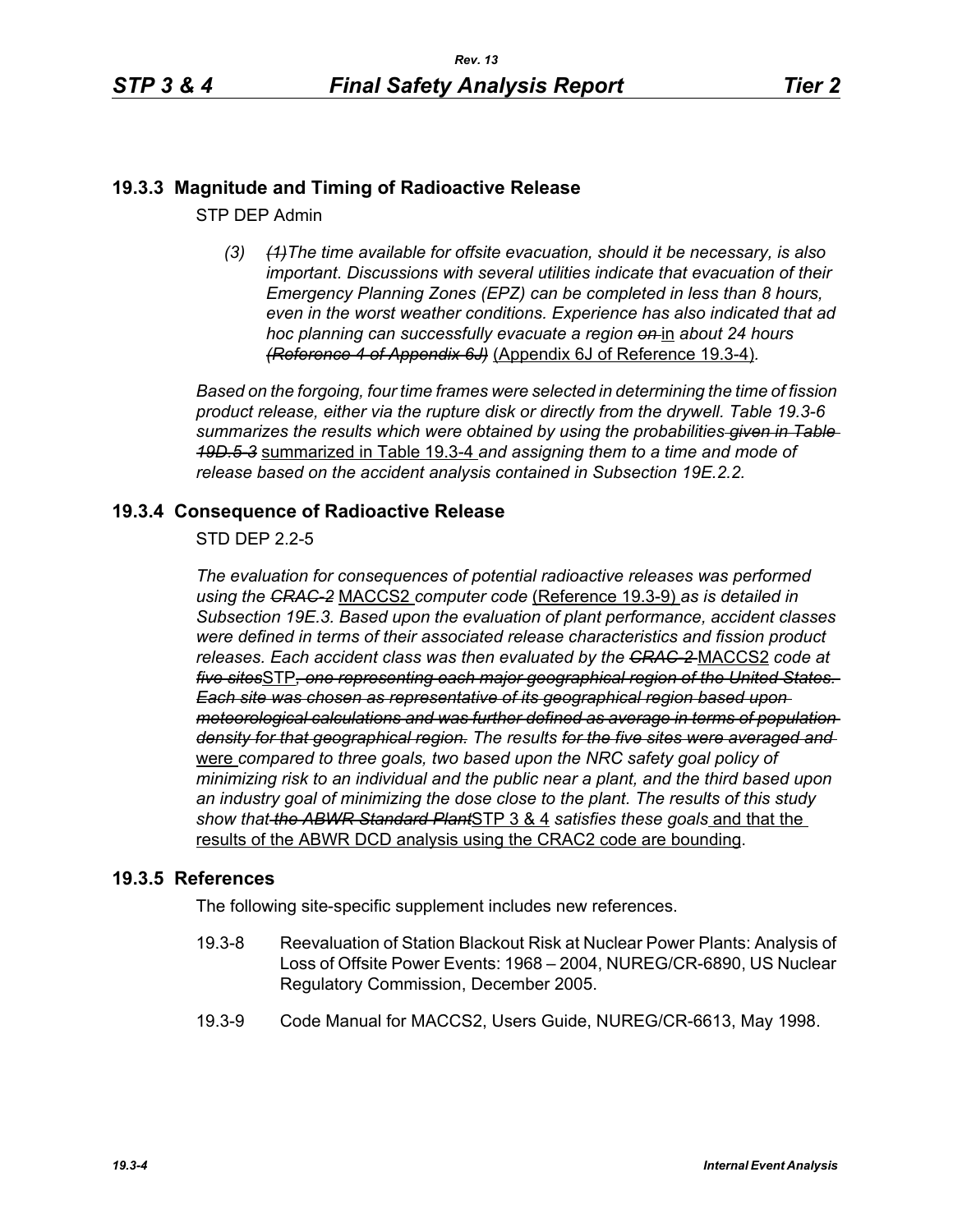| <b>Event</b>                                                                                                          | <b>Success Criteria</b>                                                                                                                                                                                                                                                                                                                                                                                 |
|-----------------------------------------------------------------------------------------------------------------------|---------------------------------------------------------------------------------------------------------------------------------------------------------------------------------------------------------------------------------------------------------------------------------------------------------------------------------------------------------------------------------------------------------|
| <b>CORE COOLING:</b>                                                                                                  |                                                                                                                                                                                                                                                                                                                                                                                                         |
| Large Liquid LOCA<br>$[-278.7 \text{ cm}^2 (0.3 \text{ ft}^2)]$                                                       | HPCF-B or C<br>or<br>LPFL $(1)$ – A or B or C                                                                                                                                                                                                                                                                                                                                                           |
| Large Steam LOCA<br>$[-278.7 \text{ cm}^2 (0.3 \text{ ft}^2)]$                                                        | HPCF-B or C<br>or<br>$LPFL(1) - A$ or B or C<br>or<br>1 Condensate Pump<br>+ 1 Condensate Transfer Pump <sup>(2)</sup>                                                                                                                                                                                                                                                                                  |
| Medium Liquid LOCA<br>[ $>=$ 278.7 cm <sup>2</sup> (0.3 ft2) $>=$ 5.063 cm <sup>2</sup><br>$(0.00545 \text{ ft}^2)$ ] | HPCF-B or C<br>or<br>ADS3(3) + LPFL(1) – A or B or C                                                                                                                                                                                                                                                                                                                                                    |
| Small Liquid LOCA<br>[>=5.063 cm <sup>2</sup> (0.00545 ft <sup>2</sup> )]                                             | RCIC <sup>(4)</sup><br>or<br>HPCF-B or C<br>or<br>ADS3 <sup>(3)</sup> + LPFL <sup>(1)</sup> – A or B or C<br>or<br>ADS3 $(3,5)$ + 1 Condensate Pump<br>+ 1 Condensate Booster Pump<br>+ 1 Condensate Transfer Pump <sup>(2)</sup>                                                                                                                                                                       |
| <b>All Transients</b><br>(including IORV)                                                                             | RCIC <sup>(4)</sup><br>or<br>HPCF-B or C<br>or<br>1 Feedwater Pump<br>+ 1 Condensate Booster Pump<br>+ 1 Condensate Pump<br>+ 1 Condensate Transfer Pump <sup>(2)</sup><br>ADS3 <sup>(3)</sup> + LPFL(1) – A or B or C<br>or<br>ADS3 $(3,5)$ + 1 Condensate Pump<br>+ 1 Condensate Booster Pump<br>+ 1 Condensate Transfer Pump <sup>(2)</sup><br>or<br>$ADS8^{(6)} + 1$ Firewater Addition System Pump |

#### **Table 19.3-2 Success Criteria to Prevent Initial Core Damage for Transient and LOCA Events With RPS Scram**